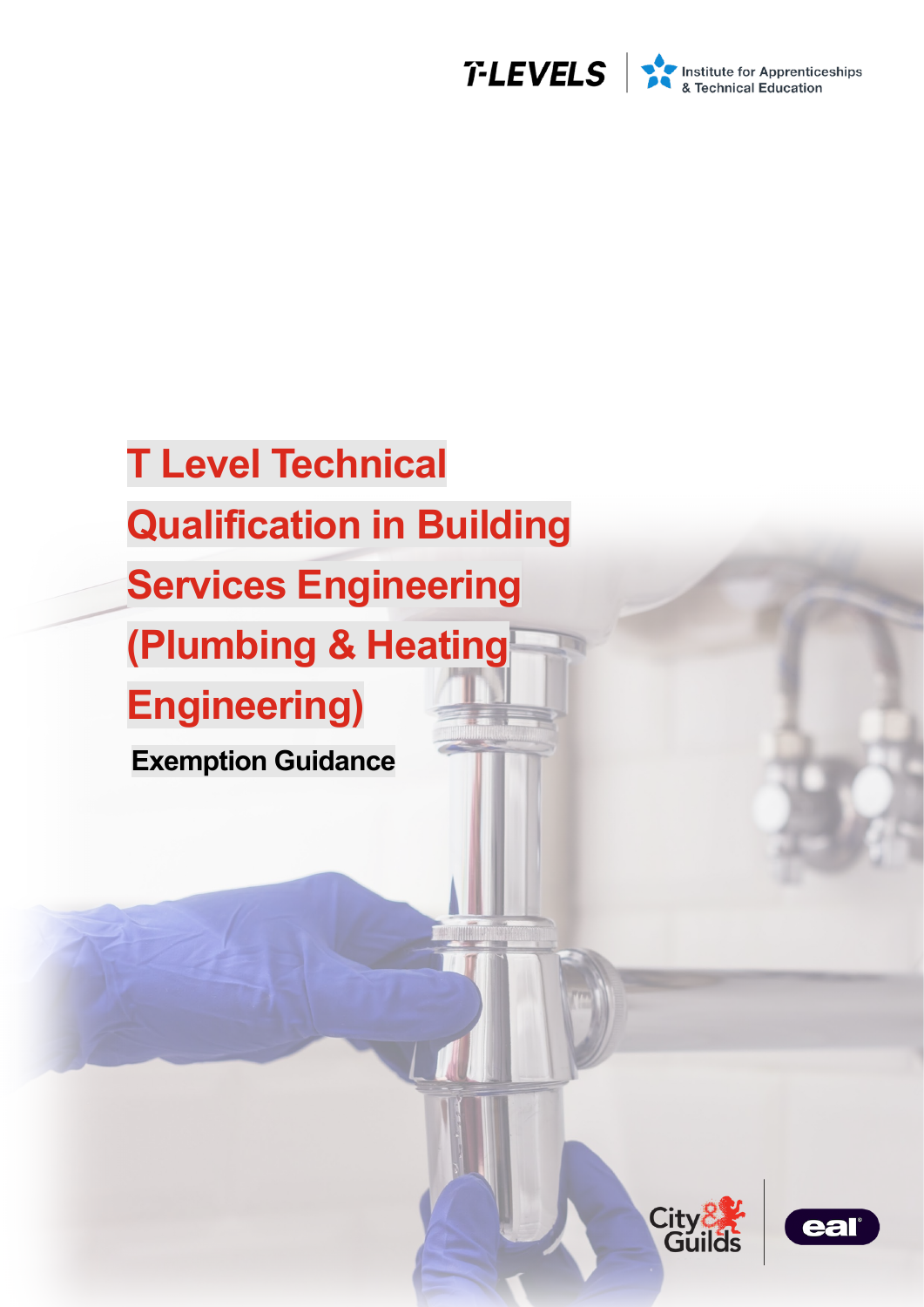# **Contents**

| 1 <sub>1</sub> |                                                                               |  |
|----------------|-------------------------------------------------------------------------------|--|
|                | 1.1. Level 3 Diploma in Plumbing and Domestic Heating Apprenticeship Standard |  |
|                |                                                                               |  |
|                |                                                                               |  |
|                |                                                                               |  |
|                |                                                                               |  |
| 2.             |                                                                               |  |
|                |                                                                               |  |

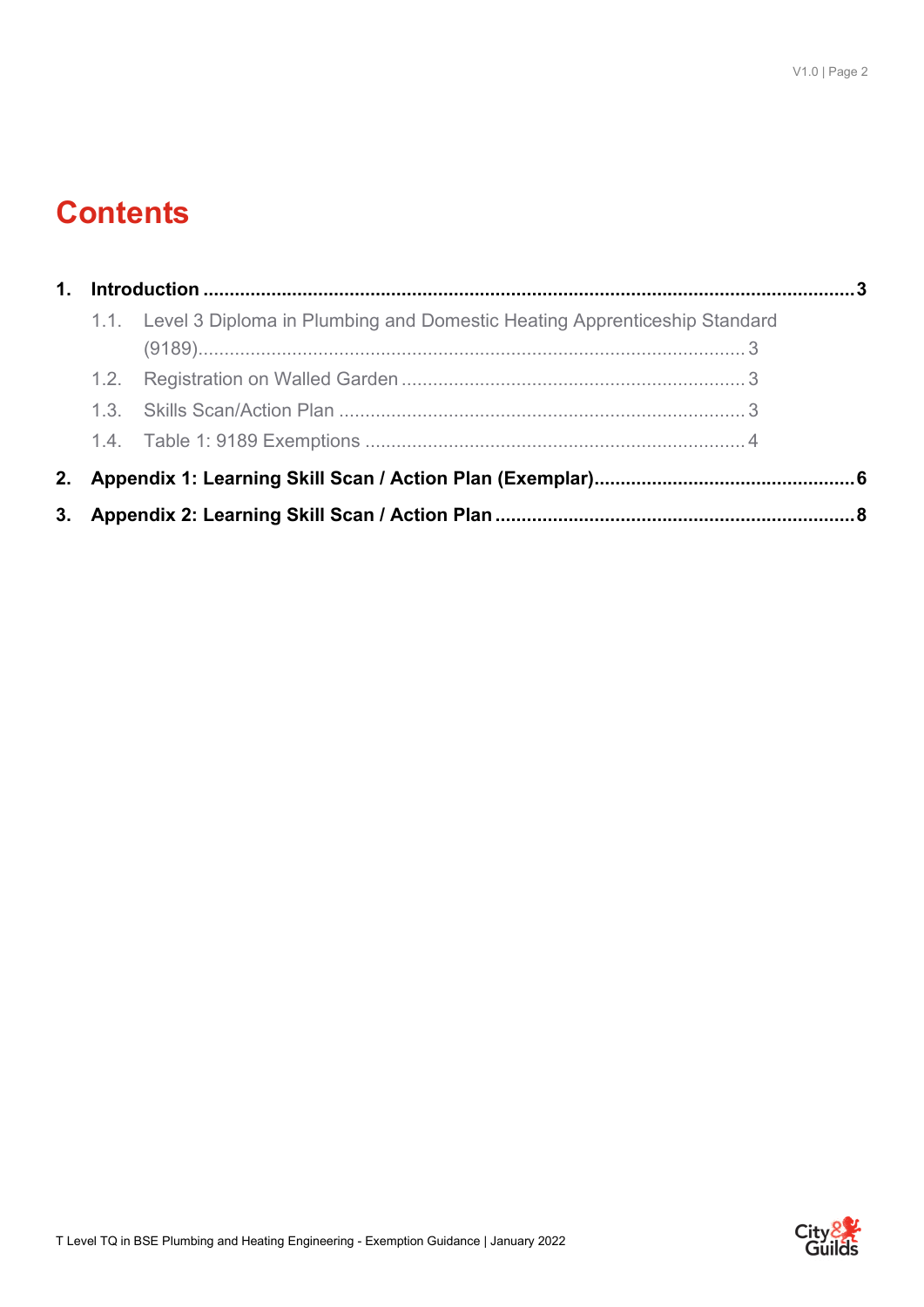## <span id="page-2-0"></span>**1. Introduction**

This document supports centres to make correct exemption decisions for enrolled candidates with prior achievements that can be credited towards City and Guilds' current Plumbing & Heating qualifications. Curriculum delivery staff and exam departments should consult the tables produced when claiming candidate achievement and identifying the assessments that need to be completed. These requirements are in addition to the normal processes a centre must follow for recognition of prior learning (RPL). City & Guilds Policy and guidance on RPL can be found here).

If, after the RPL and initial assessment process, a candidate does not demonstrate the knowledge, understanding and skills required, they should undertake a personalised learning programme, leading to the relevant and specified qualification assessments required.

This document details what prior learning can be used for exemptions in 9189.

### <span id="page-2-1"></span>**1.1. Level 3 Diploma in Plumbing and Domestic Heating Apprenticeship Standard (9189)**

Table 1, identifies the 9189 assessments that candidates who have completed a Level 3 T Level 8710-30 Building services engineering core content and 8710-36 Plumbing engineering & Heating engineering are exempt from.

If there are more than five years between certification of the prior achievement and registration onto the 9189 Level 3 Level 3 Diploma in Plumbing and Domestic Heating, then qualifications are not considered current, and therefore cannot be used for exemptions. Certification of qualifications older than this 5-year period are not accepted.

#### <span id="page-2-2"></span>**1.2. Registration on Walled Garden**

If RPL is to be used to count towards the 9189 qualification, then centres must register candidates on 9189- 94/95/96/97 (restrictions apply).

#### <span id="page-2-3"></span>**1.3. Skills Scan/Action Plan**

Whenever an exemption is granted, centres can capture the decision, associated evidence and further assessment requirements on the Skills Scan document in Appendix 1.

This pro forma provides a record that centres have confirmed the suitability for exemption.

In some cases, an assessor may deem the candidate suitable for a reduction in learning but not sufficient for unit assessment exemption. The document can be used to help identify learning needs.

All judgements made by an assessor must be reinforced with auditable evidence, such as copies of the candidates' certificates.

**Note:** Copies of certificates used for exemption must be readily available for quality assurance purposes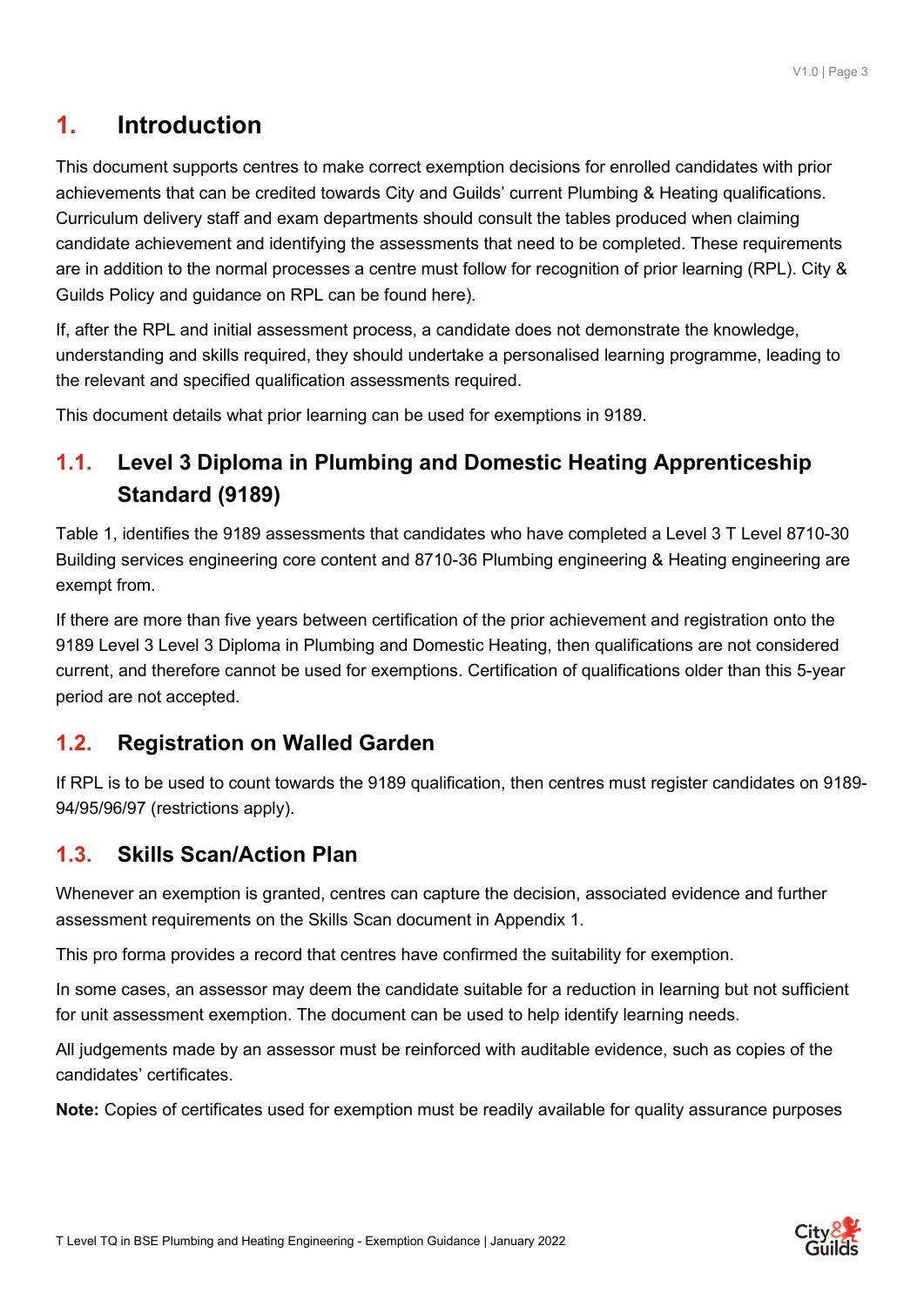#### **1.4. Table 1: 9189 Exemptions**

#### **Learners are registered onto programme 9189-94/95/96/97**

Once registered, centres should use proxies to claim exemptions for e-volve multiple choice tests. Proxy numbers and the relevant assignment number are given in the table below.

**Note**: Qualification must be no older than five years at the time of registration for the purposes of assessment exemption.

If a Leaner has completed Level 3 T Level:

- 8710-30 Building Services Engineering Core Content, and
- 8710-36 Plumbing engineering & Heating engineering as part of the overall full T Level programme,

And dependant on the outcome of the skills scan and initial assessment, are exempt from the below 9189 assessments presented on the left and 9189 assessment which will require completion presented on the right.

<span id="page-3-0"></span>

| <b>Exempt</b> from the below 9189 assessments    | The below 9189 assessments will require completion<br>Only one of the phase 4 pathways is required                                                   |
|--------------------------------------------------|------------------------------------------------------------------------------------------------------------------------------------------------------|
| 001                                              | 002                                                                                                                                                  |
| Health and Safety Systems, (Claim 801)           | Work-log (core)                                                                                                                                      |
| 011                                              | 031                                                                                                                                                  |
| Phase 1 Multiple Choice Test, (Claim 811)        | Phase 3 Multiple Choice Test                                                                                                                         |
| 012                                              | 032                                                                                                                                                  |
| Phase 1 Practical Assignment, (Claim 012)        | Phase 3 Practical Assignment                                                                                                                         |
| 021<br>Phase 2 Multiple Choice Test, (Claim 821) | 041<br>Phase 4 Multiple Choice Test (Environmental)<br>042<br>Phase 4 Practical Assignment (Environmental)<br>043<br><b>Work Log (Environmental)</b> |

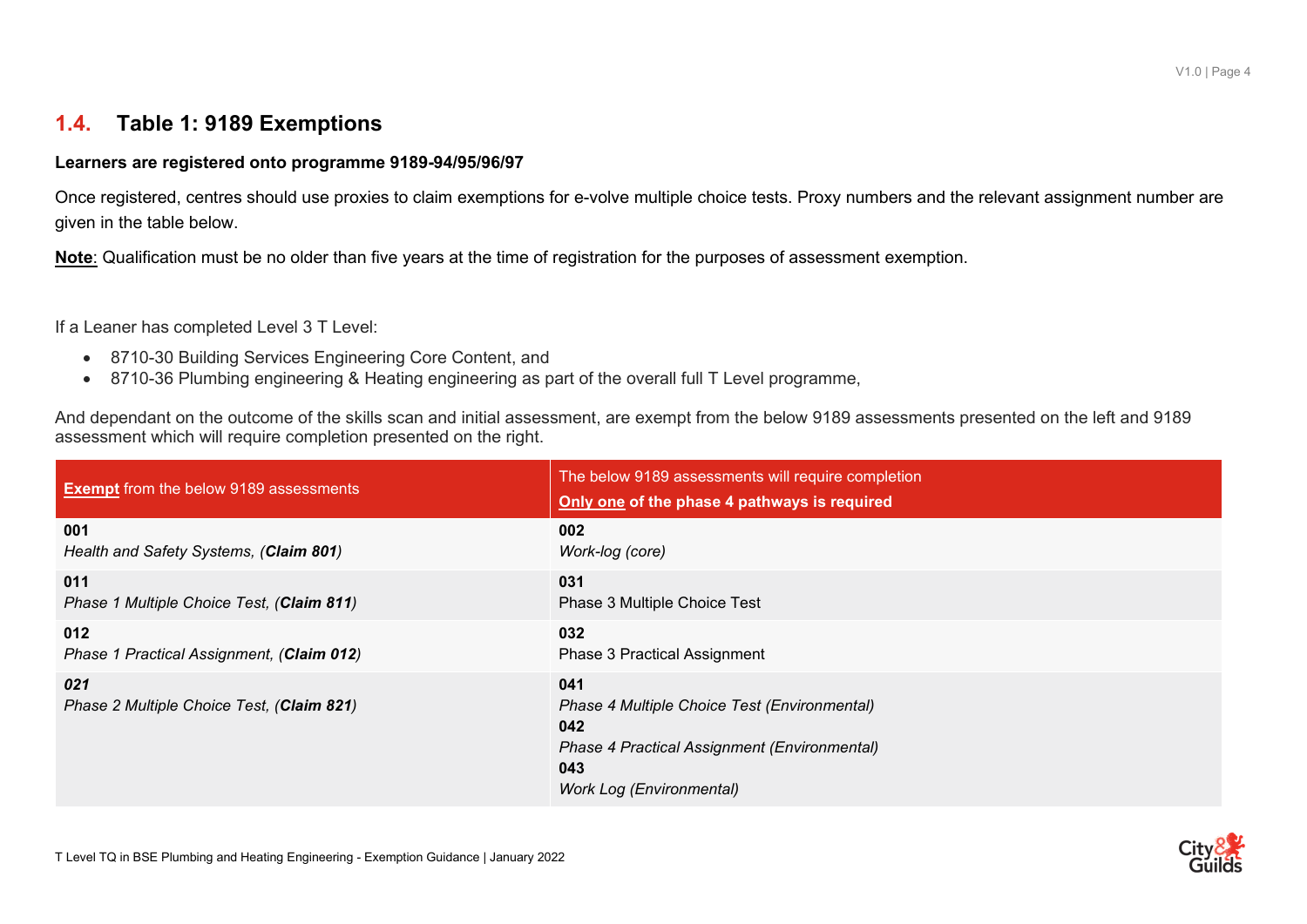| <b>Exempt</b> from the below 9189 assessments    | The below 9189 assessments will require completion<br>Only one of the phase 4 pathways is required |
|--------------------------------------------------|----------------------------------------------------------------------------------------------------|
| 022<br>Phase 2 Practical Assignment, (Claim 022) | 051<br>Phase 4 ISA/QP (Gas)<br>052<br>Work Log (Gas)                                               |
|                                                  | 072<br><b>Work Log (Solid Fuel)</b><br>871<br>Phase 4 HETAS (Solid Fuel)                           |
|                                                  | 062<br>Work Log (Oil)<br>861<br>Phase 4 OFTEC (Oil)                                                |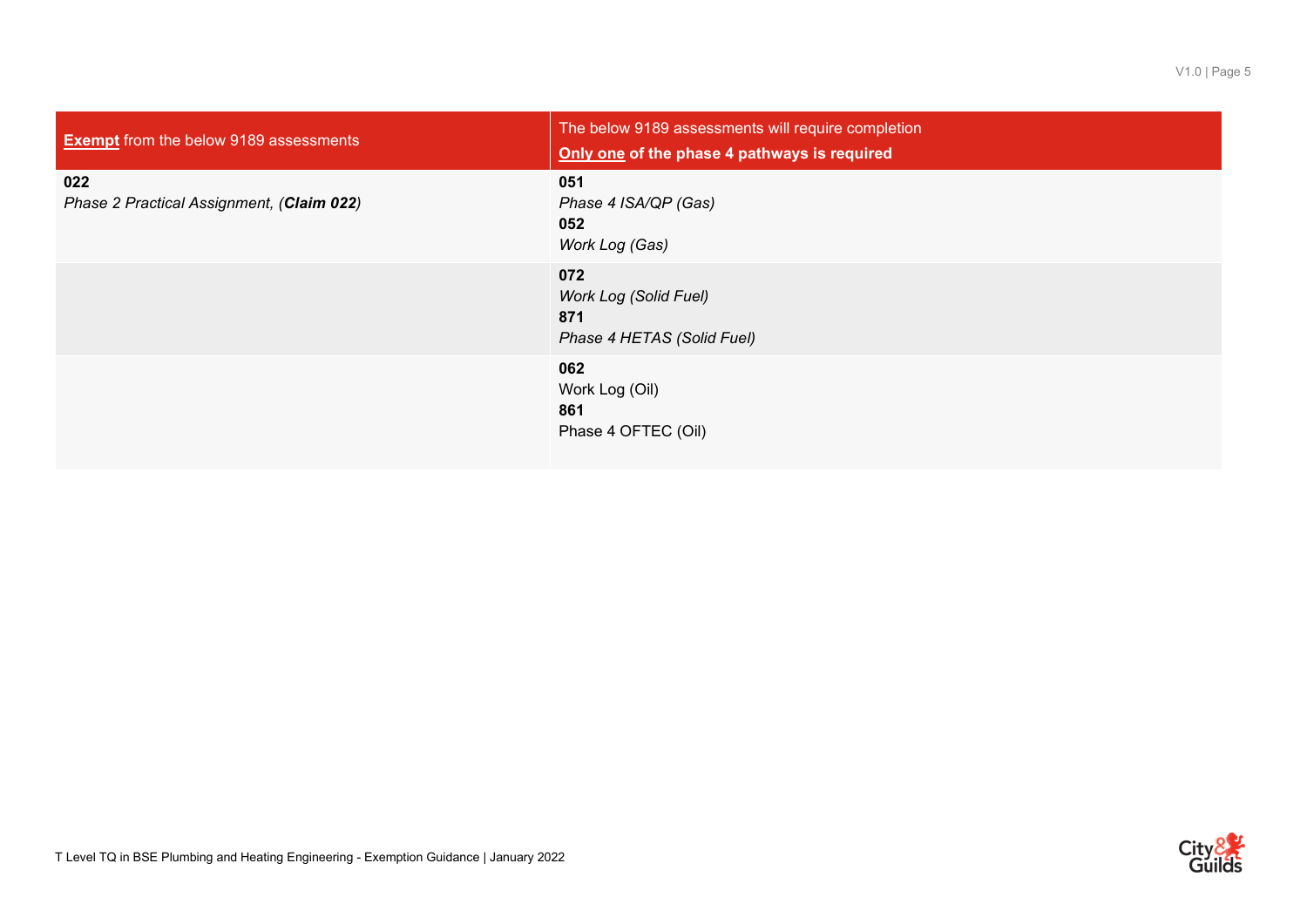# <span id="page-5-0"></span>**2. Appendix 1: Learning Skill Scan / Action Plan (Exemplar)**

Learning Skill Scan/Action Plan: completed by assessor and retained for auditable records including evidence. Exemplar text in red.

| <b>Assessor</b><br>name                                                                                                                | <b>B</b> Robson                                                     | <b>Candidate</b><br>name | S. Mc Tominay |                  |
|----------------------------------------------------------------------------------------------------------------------------------------|---------------------------------------------------------------------|--------------------------|---------------|------------------|
| <b>Centre No</b><br>12345<br>54321<br><b>Registration</b><br><b>No</b>                                                                 |                                                                     |                          |               |                  |
| <b>Previously Achieved qualification/s including awarding</b><br>organisation (summary)                                                | <b>Qualification completion</b><br>date / within 5 years?<br>Yes/No |                          |               |                  |
| Completed Level 3 T Level 8710-30 Building services engineering core content<br>and 8710-36 Plumbing engineering & Heating engineering |                                                                     |                          |               | 1.06.2021<br>Yes |

| <b>Learner Prior Related Experience</b>                                                                                                                          | <b>Learner current role/activities</b>                                                                                            |
|------------------------------------------------------------------------------------------------------------------------------------------------------------------|-----------------------------------------------------------------------------------------------------------------------------------|
| Completed T Level course at City College graded<br>distinction.<br>Had a broad range of work experience on industry<br>placement working with various system and | Works in the plumbing and heating industry installing<br>full heating systems, boilers, and all related plumbing<br>systems.      |
| appliance types.<br>Good current understanding of systems and industry<br>practices when discussed.<br>Practical skills good but now need developing to          | Employer offers a great opportunity for work in the<br>domestic gas area and the gas pathway would be the<br>best option for 9189 |
| industry standard.                                                                                                                                               |                                                                                                                                   |

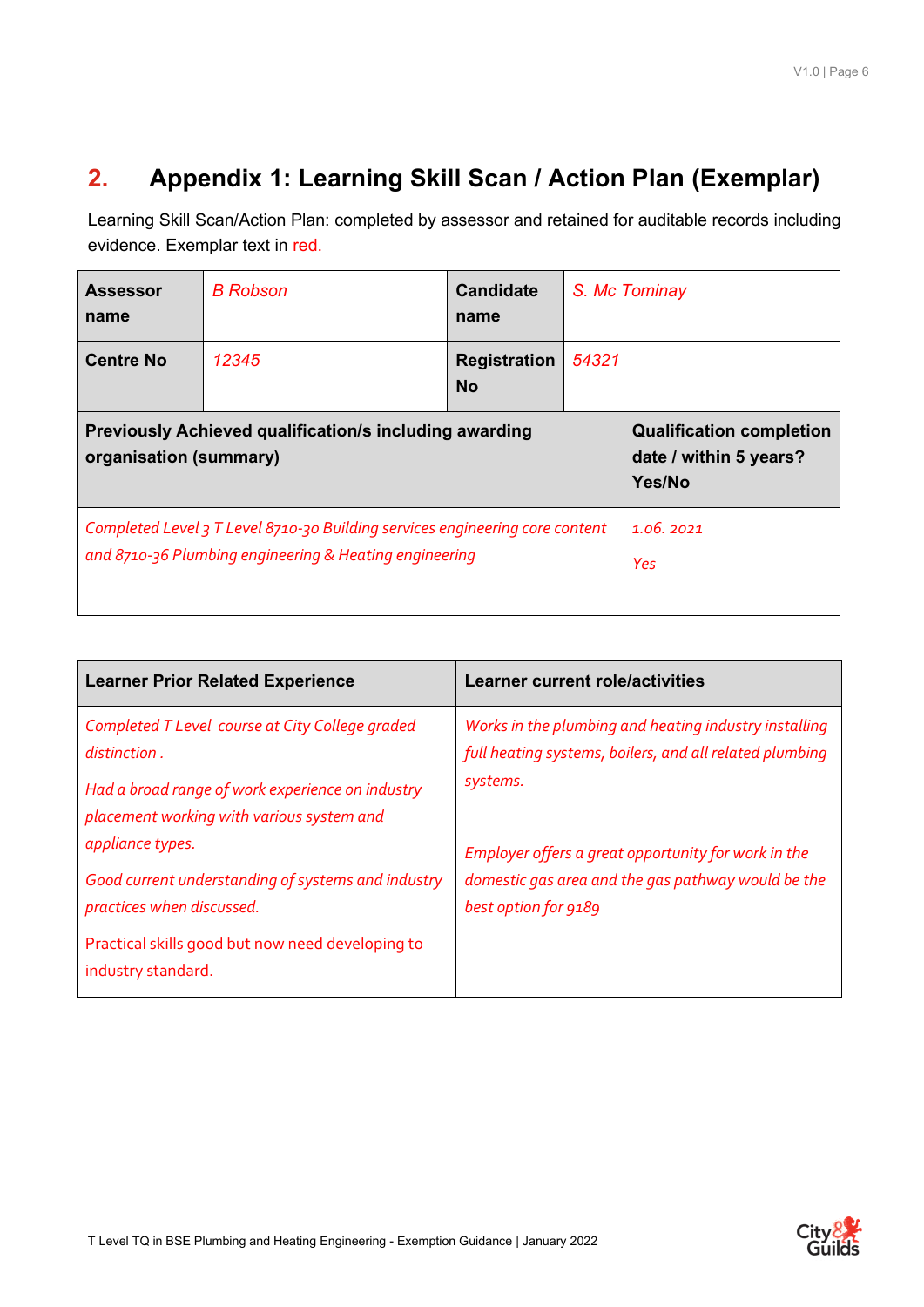| Assessment exemption agreed for 9189 and<br>supporting notes if required                                | <b>Action plan</b>                                                                                                                                                                                      |
|---------------------------------------------------------------------------------------------------------|---------------------------------------------------------------------------------------------------------------------------------------------------------------------------------------------------------|
| 001 Health and Safety Systems, (Claim 801)                                                              | Work experience with current employer to develop<br>skills and complete on-site work log starting June 2021                                                                                             |
| 011 Phase 1 Multiple Choice Test, (Claim 811)                                                           | Start progressing through outstanding 9189<br>assessments for phase 3 and 4 from September 2021<br>through to completion of 9189 June 2023                                                              |
| 012 Phase 1 Practical Assignment, (Claim 012)                                                           | Complete EPA Sept 2023                                                                                                                                                                                  |
| 021 Phase 2 Multiple Choice Test, (Claim 821)                                                           |                                                                                                                                                                                                         |
| 022 Phase 2 Practical Assignment, (Claim 022)                                                           |                                                                                                                                                                                                         |
| RPL agreed in line with exemption document after<br>professional discussion and skill scan carried out. | The above is a broad outline and you will be given<br>action plans to progress you through to completion of<br>the apprenticeship. This will give you the opportunity to<br>regularly review your goals |

Use additional sheets and notes where required

| <b>Assessor</b> | B Robson | Learner   | S. Mc Tominay | Date   1.06.2019 |
|-----------------|----------|-----------|---------------|------------------|
| signature       |          | signature |               |                  |

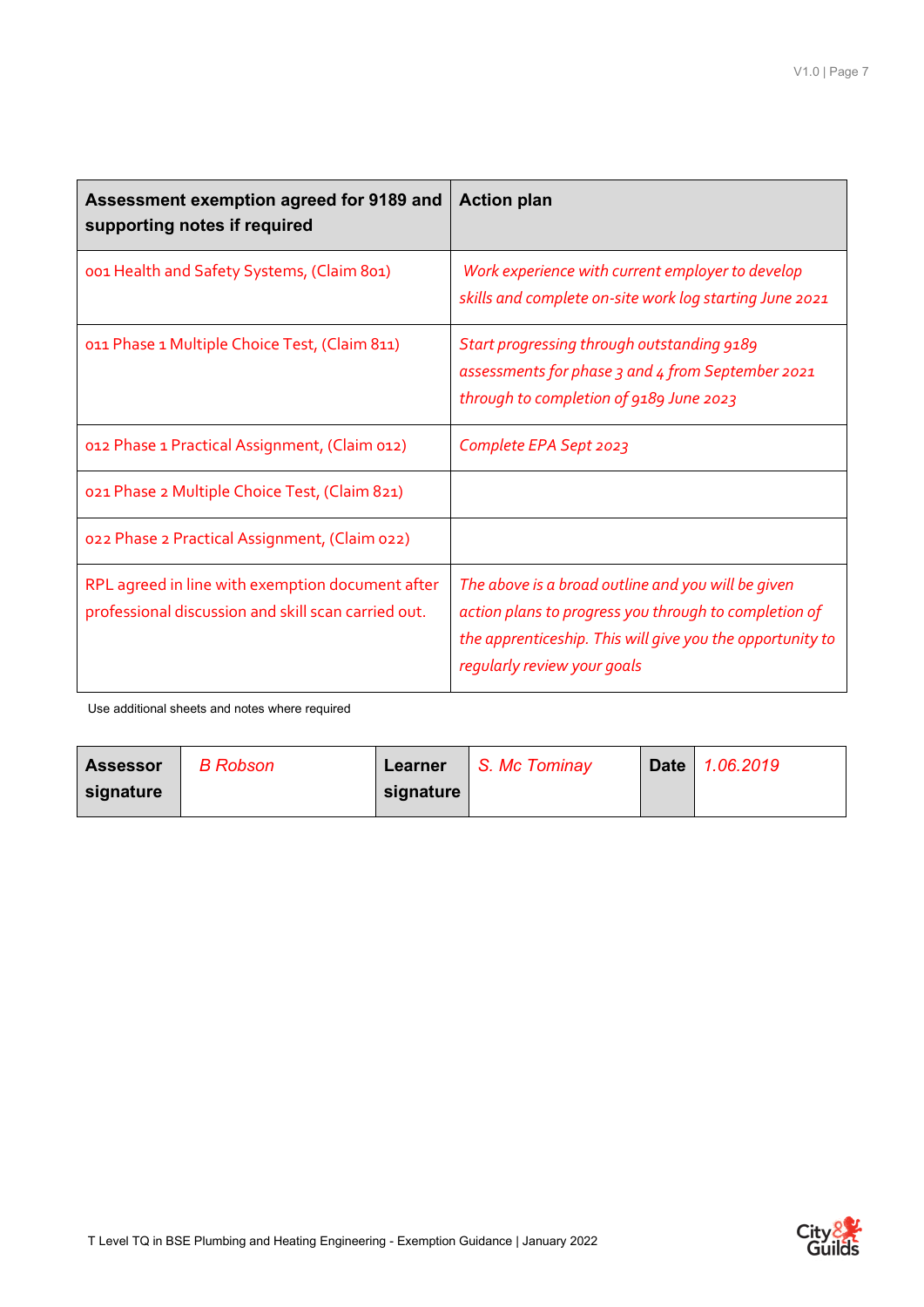# <span id="page-7-0"></span>**3. Appendix 2: Learning Skill Scan / Action Plan**

Learning Skill Scan/Action Plan: completed by assessor and retained for auditable records including evidence.

| <b>Assessor</b><br>name                                                          |                                                                     | <b>Candidate</b><br>name |  |  |
|----------------------------------------------------------------------------------|---------------------------------------------------------------------|--------------------------|--|--|
| <b>Centre No</b><br><b>Registration</b><br><b>No</b>                             |                                                                     |                          |  |  |
| Previously Achieved qualification/s including awarding<br>organisation (summary) | <b>Qualification completion</b><br>date / within 5 years?<br>Yes/No |                          |  |  |
|                                                                                  |                                                                     |                          |  |  |

| <b>Learner Prior Related Experience</b> | Learner current role/activities |
|-----------------------------------------|---------------------------------|
|                                         |                                 |
|                                         |                                 |
|                                         |                                 |
|                                         |                                 |
|                                         |                                 |
|                                         |                                 |
|                                         |                                 |
|                                         |                                 |
|                                         |                                 |

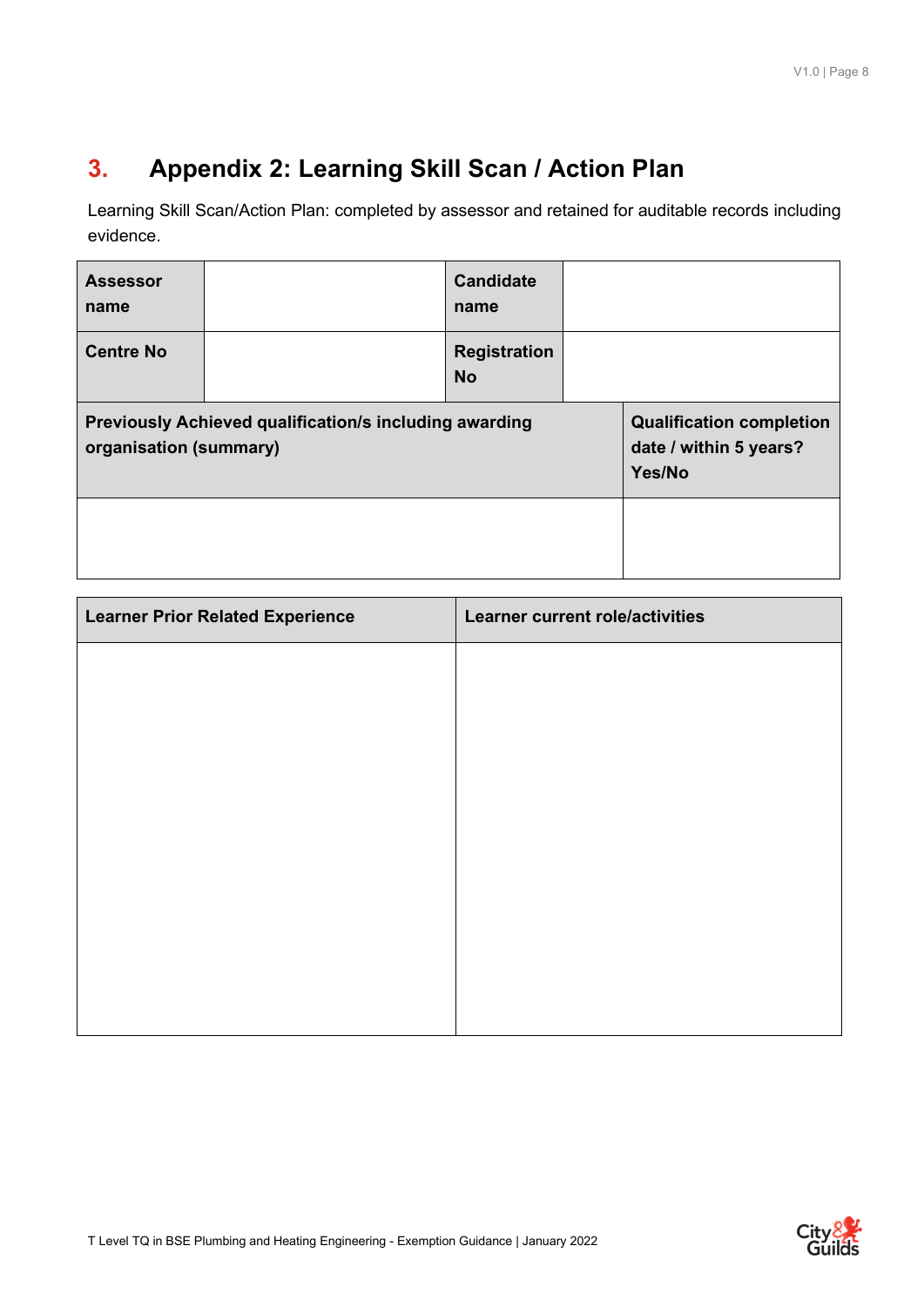| Assessment exemption agreed for 9189 and   Action plan<br>supporting notes if required |  |
|----------------------------------------------------------------------------------------|--|
|                                                                                        |  |
|                                                                                        |  |
|                                                                                        |  |
|                                                                                        |  |
|                                                                                        |  |
|                                                                                        |  |
|                                                                                        |  |

Use additional sheets and notes where required

| <b>Assessor</b> | Learner   | <b>Date</b> |  |
|-----------------|-----------|-------------|--|
| signature       | signature |             |  |